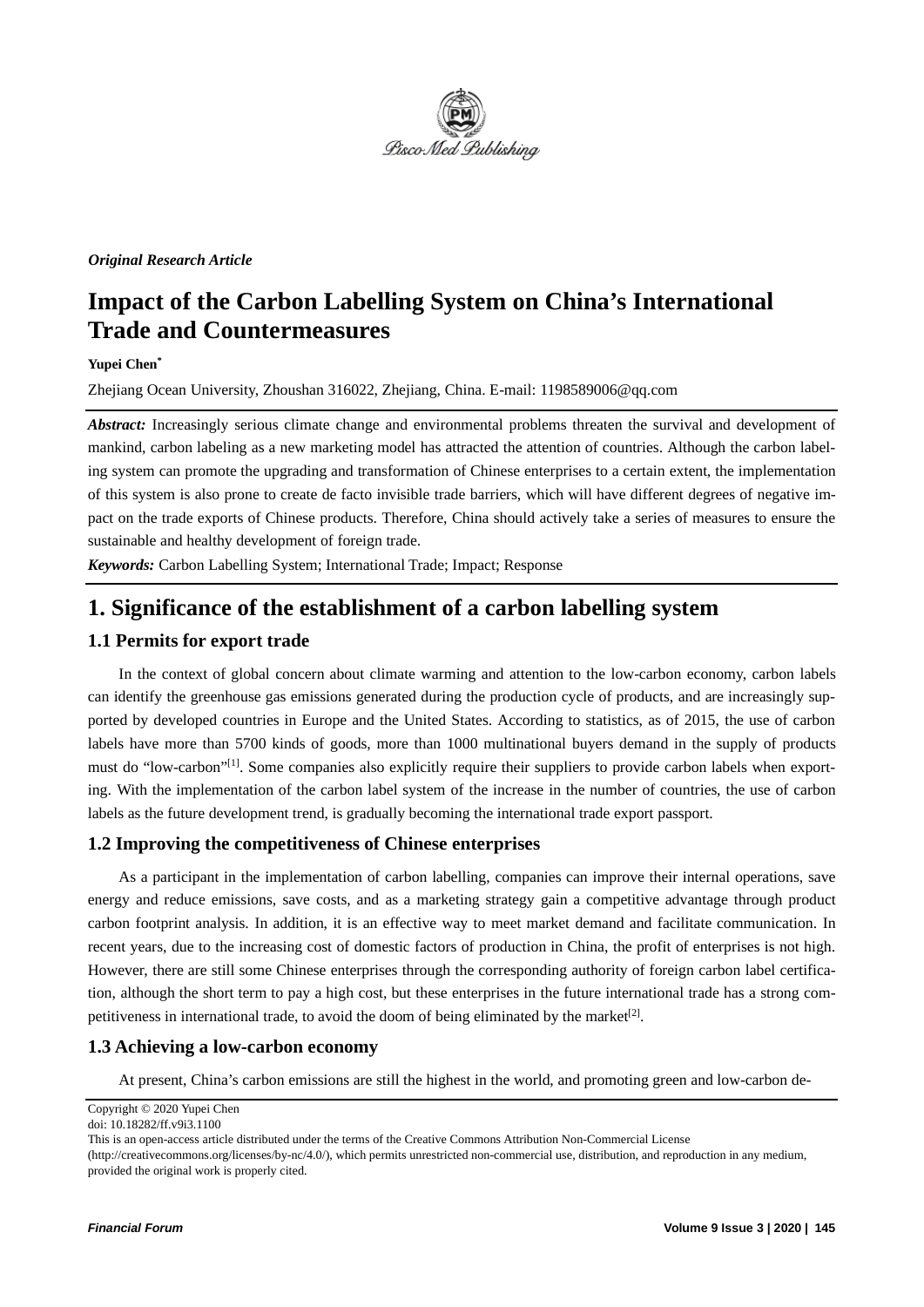velopment is an important task in the construction of ecological civilization. The emergence and rapid development of carbon labelling is, on the one hand, a useful supplement to the global response to climate warming and, on the other, to some extent, meets the development needs of a low-carbon economy. With the implementation of the carbon labeling system, consumers will tend to choose low- carbon products, and producers will improve their production and processing technologies to save energy and reduce emissions<sup>[3]</sup>. When society as a whole actively acts in accordance with the carbon labelling system, various industries and economies can further promote the low-carbon transition, thereby reducing greenhouse gas emissions and contributing to the mitigation of global warming.

## **2. The impact of carbon labelling on China's international trade**

#### **2.1 Triggering trade imbalances**

The imbalance in the carbon labelling system is mainly reflected in the imbalance between developed and developing countries. As the largest developing country, China is relatively passive in international trade due to the immaturity of low- carbon technologies and the dominant position of some developed countries, which had the right to speak at the early stage of the establishment of the carbon label. Once the developed countries compel export products to label or limit carbon emissions, constructing a new type of trade barriers for export commodities, the sustainable development of China's trade will be affected. The implementation of carbon labeling will increase the cost of international trade, and many small and medium-sized enterprises due to the lack of funds in a wait- and-see mode if the developed countries in the carbon label dispute settlement procedures and legal basis is not yet mature for the sake of their own economic development and unfairly assess the carbon emissions of products from developing countries. China's products do not meet its standards will have to withdraw from the international market, and the imbalance in international trade will be further aggravated<sup>[4]</sup>. In addition, if the international community establishes a standard for measuring carbon emissions and developed countries begin to levy carbon tariffs, China will face great pressure from tariffs, and the dominant position of developed countries in international trade will be further strengthened. In addition, trade disputes will intensify, and the stability of China's foreign trade will be shaken.

#### **2.2 Reducing the international competitiveness of Chinese goods**

As the world's largest exporter, China's labor-intensive industries are favored by foreign importers for producing high-quality and inexpensive products. However, in recent years, as environmental awareness has become increasingly popular, consumers in all countries tend to buy low-carbon products, and low-priced products with high carbon emissions have slowly lost their international markets, hampering China's economic development and exports<sup>[5]</sup>. After China loses part of its market share due to the implementation of the carbon labelling system, developed countries will quickly seize those market shares. Take agricultural products as an example, traditional agricultural products in China are mainly labor-intensive in production, characterized by high input, high consumption and low returns. Due to the low level of production technology, most of China's agricultural products are exported abroad as high carbon emission products<sup>[6]</sup>. After the implementation of the carbon labelling system, most developed countries have erected trade barriers, and China's agricultural products have been subjected to high tariffs, which have increased the sales costs of products, and enterprises will naturally raise the prices of agricultural products in order to make profits, which makes China's agricultural products lose their price advantage in international trade, thus reducing their international competitiveness.

#### **2.3 Incentives for enterprise transformation and upgrading**

The carbon labelling scheme is both a challenge and an opportunity for China's export trade. In the context of carbon labelling, the biggest risk for exporters is obsolescence. Under such pressure, improving production technology and reducing carbon emissions from equipment is the driving force for sustainable development. Michael Porter, a famous American competitive strategist, has argued that government environmental regulations will provide a counter incentive for enterprises to reinvent themselves, thus contributing to the improvement of their competitiveness<sup>[1]</sup>. The carbon la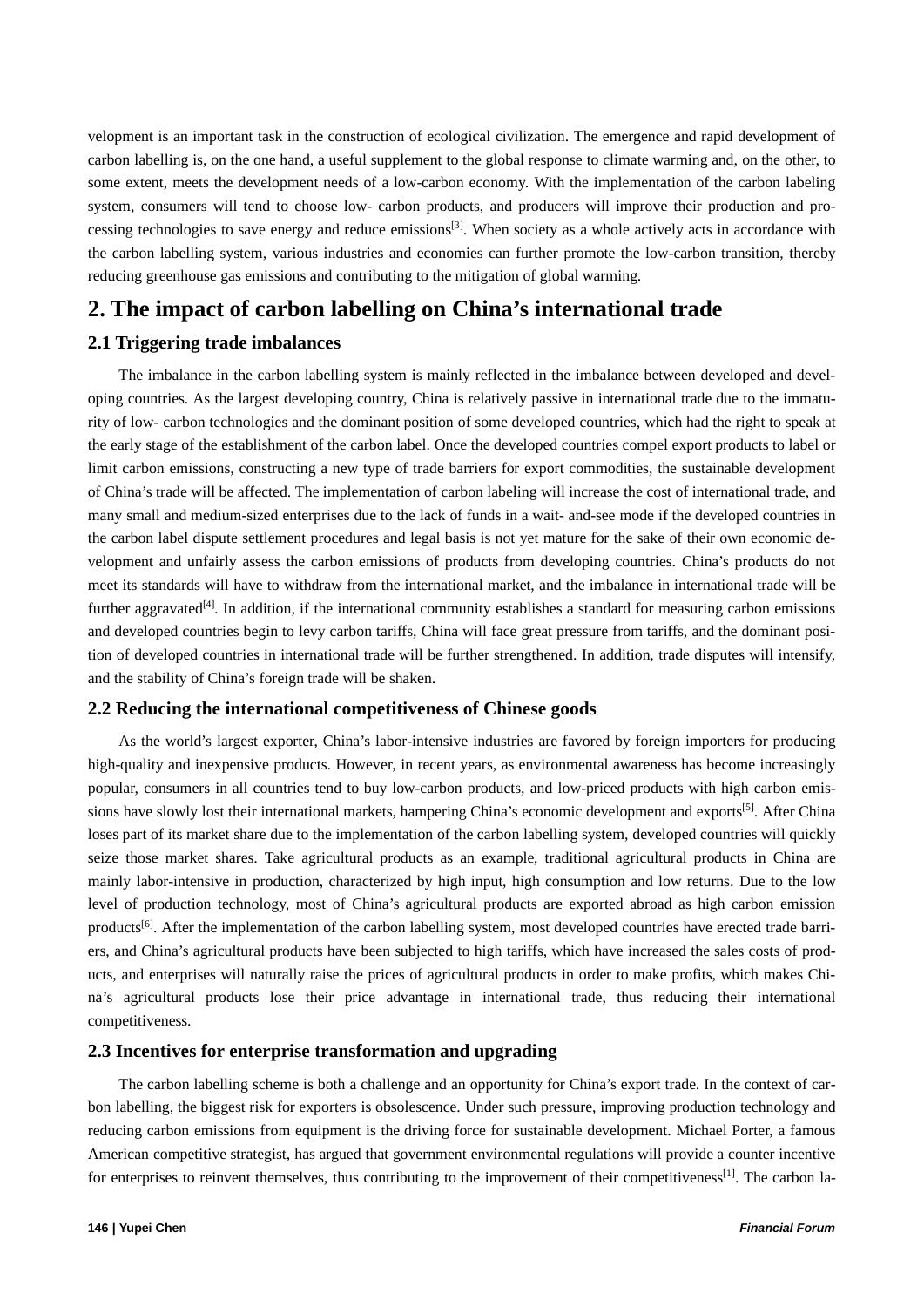belling system will promote the transformation of China's product production and processing model and the development of low-carbon, environment-friendly industries, motivate enterprise transformation and upgrading, and improve the competitiveness of product processing enterprises in international trade. Although the products exported may not be welcomed by developed countries due to substandard carbon emissions, it will also encourage the Chinese government and export enterprises to adopt proactive policies to retain their markets. Only with a proactive response can it can be changed from passive to active in the carbon labeling system and a suitable low-carbon emission reduction path will be found for China and the development of export trade. Therefore, as the low-carbon barriers are approaching, export enterprises should raise awareness, and more attention should be paid to technological innovation, and low-carbon technologies and equipment should be adopted as soon as possible.

### **3. Our strategy for dealing with the carbon labelling system**

#### **3.1 Effective promotion of carbon labels**

It is necessary to create an atmosphere of public opinion. The government needs to give full play to the role of the news media, using radio, television, newspapers and the Internet and other news media to widely publicize the importance of carbon label certification work to the low-carbon development of ecological civilization, especially for enterprises and consumers, making enterprises and consumers from passive acceptance to active support for the promotion of carbon label certification work<sup>[7]</sup>. Carbon labeling is one of the ways for enterprises to proactively disclose product carbon emission information, and on this basis, publicity can be further enhanced to create better market effects. On the basis of product carbon footprint accounting and labeling, enterprises can cultivate and create a low-carbon consumer market and win more market opportunities through a combination of advertising, low-carbon product promotion or related exhibition and display.

#### **3.2 Developing a carbon labelling system adapted to the development of circulation in China**

In order to promote China's export enterprises to survive in the low-carbon economy trend, our government should develop a corresponding carbon labeling system to ensure that enterprises in the production and manufacturing in line with the requirements of the low-carbon economy. Through the construction of carbon labeling system under the low-carbon economy development model, some high pollution and high emission enterprises will be reformed to further strengthen the enterprise's environmental awareness, update the production mode and production process, and make environmental protection and low carbon become part of the enterprise S production costs. And banks should first certify their emissions and carbon labels when lending, limit the credit threshold of some high energy consumption and high pollution enterprises, and relax the certification of environmentally friendly enterprises when limiting the certification of high pollution enterprises, strengthen the competitive position by strengthening environmental protection enterprises, and integrate environmental protection mechanisms in enterprises and production processes<sup>[8]</sup>. Under the protection of policies and regulations, environmentally friendly export enterprises are also able to strengthen the application of energy-saving technologies and the development of new energy sources, and through the transformation and upgrading of production methods, export enterprises that were previously disadvantaged in the competition of the low-carbon economy are able to enhance the environmental competitiveness of their export products.

#### **3.3 Establishment of international cooperation**

The construction of China's carbon labelling system is in its initial stage, but the systems of some developed countries have been relatively perfect, and China lacks direct cooperation with them in the establishment of the carbon labelling system, although it has drawn on the excellent experience of foreign countries. China should strengthen international cooperation to improve the trade environment while reducing its dependence on imported products. China should actively participate in the formulation of relevant rules in the field of trade to prevent developed countries from using the carbon labelling system to build "green barriers" that would hinder China's peaceful development<sup>[9]</sup>. At the same time, China should increase cooperation with developing countries in production and trade, and increase its leverage in